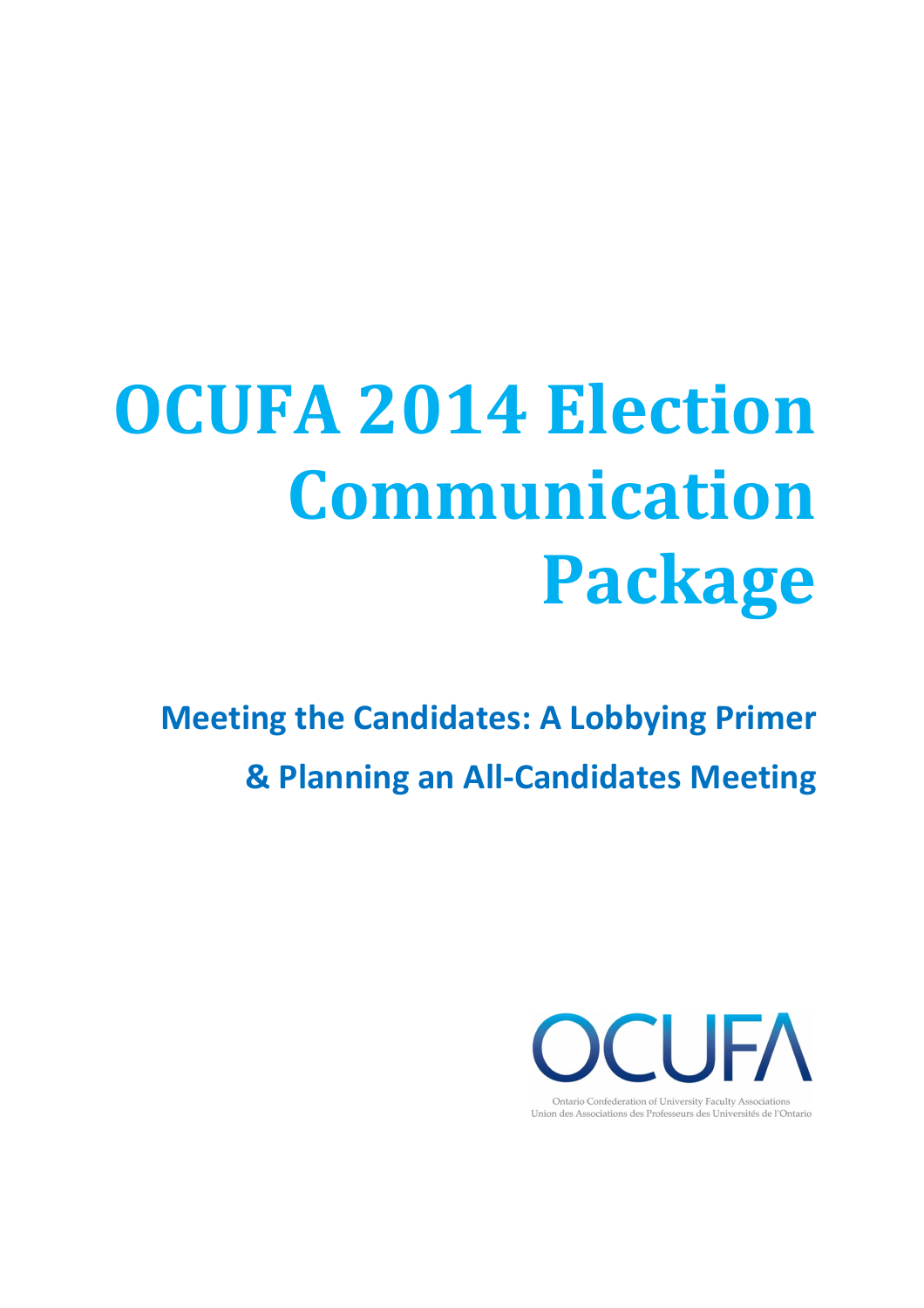# **MEETING THE CANDIDATES: A LOBBYING PRIMER**

## **Why lobby?**

Lobbying is the act of educating and persuading those in positions of influence to exercise that influence in a manner that works for you.

An effective government relies on lobbying for the information it needs to make good decisions. Politicians expect to be lobbied. You are providing them with a service: the opportunity to discuss the concerns of their constituents, and your members, in a direct way. This is particularly true during an election period. Candidates

*Government, in the final analysis, is organized opinion. Where there is little or no public opinion, there is apt to be bad government.*

-MacKenzie King

want to appear open, accessible and interested in the views of the electorate.

Once candidates are nominated, there should be plenty of opportunities to meet with them. During an election campaign, all candidates will be in their ridings.

# **Three Steps for an Effective Meeting**

## **1. Set Up and Plan a Meeting with the Candidate**

The easiest way to set up a meeting is to phone the candidate's campaign office and ask to speak with the scheduler. Finding candidate contact information is easy – just google their name to find their campaign website which will have all the information you need. When speaking to the scheduler or campaign manager, it is important to tell them who you represent and what you would like to discuss. If possible, be flexible when scheduling a date and confirm the meeting a day or two before. Candidates like to know who you are and who you are representing, therefore it may be helpful to include in your confirmation e-mail a note of introduction. Repeat what you will be discussing with them in a general point. Include a third point which relates your issue to their riding.

Meetings are often more effective, and less intimidating, if you go in a small group of two or three. The composition of the group should reflect the diversity and the interests of your faculty association. If you have another association in your immediate area, you might consider teaming-up with them for the meeting. Your group should have one or two main spokespersons.

It is important to plan in advance the issues you want to address. You will probably only have about 30 minutes for a meeting. Attempting to address more than three or four issues will be very difficult in this limited time. You may want to highlight specific concerns about university underfunding, faculty hiring, and educational quality, which are OCUFA's election priorities. You should note how these concerns affect your university. It is always a good idea to emphasize the beneficial impact your institution has on the wider community.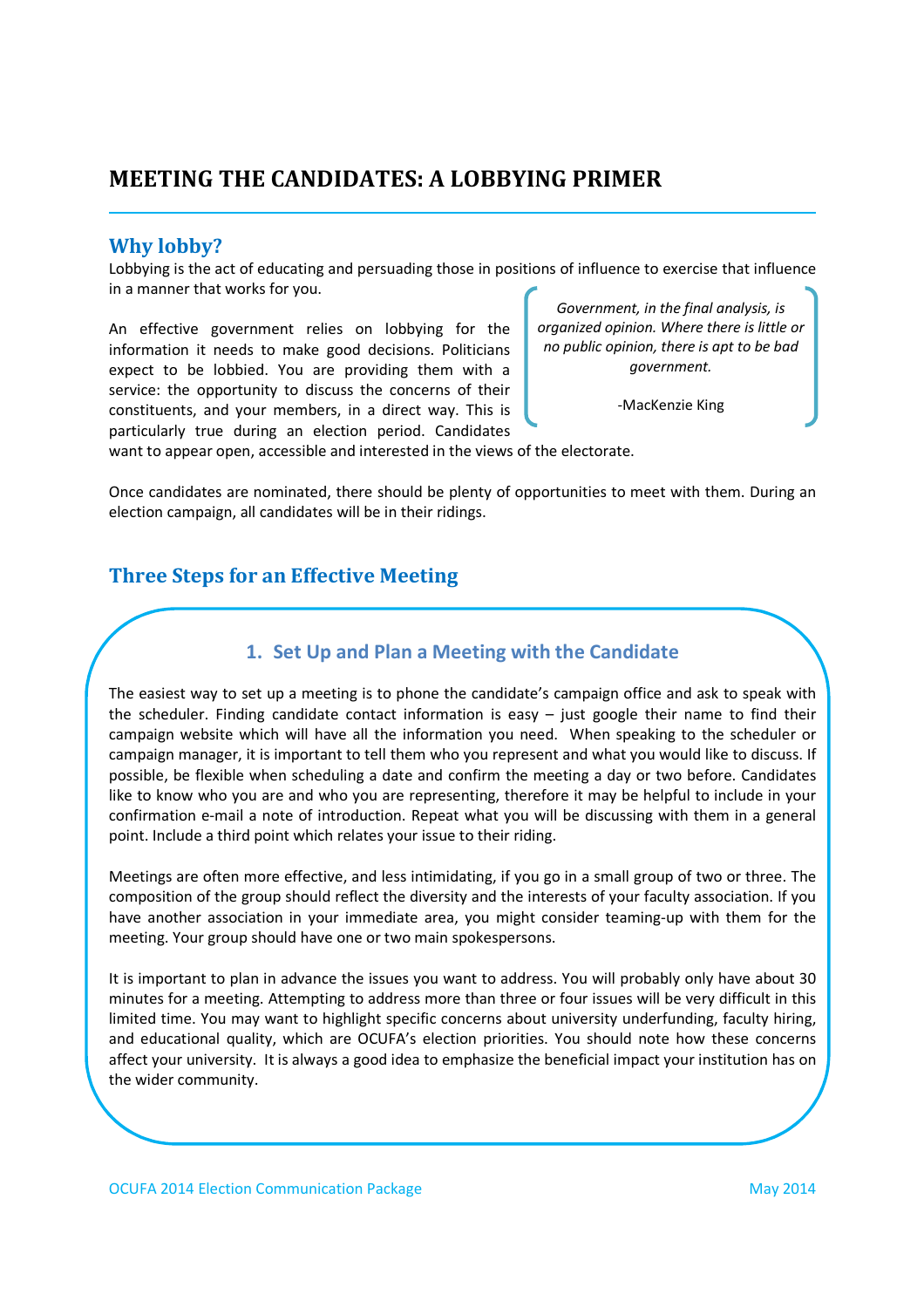## **2. The Meeting**

The meeting will have two primary components:

- The presentation of your position (as a representative of both your association and OCUFA; and
- The gathering of information and commitments from the candidate.

The key to a successful meeting is presenting your facts and ideas in a clear and concise manner. An effective lobby effort is essentially a good communications campaign. Don't forget, you will likely know a good deal more about the issue than the candidate.

Also, take a few moments to consider how to present your issues to candidates from different parties. While you should never misrepresent or depart from your priorities, individuals from different ideological perspective will respond better to certain types of messages (for example, for a candidate who is very interested in small business, you may wish to emphasize the economic benefits that flow from a well-funded and high-quality university). It is important to make suggestions on how they can help make the necessary changes happen.

Time management is crucial to a successful meeting. There is nothing more frustrating than running out of time before you have a chance to ask the candidate all of your key questions. Some candidates will try to steer the meeting towards the things *they* want to talk about (their friendship with the university president, their child in university, etc.). Don't be afraid to politely interject and steer the discussion back on topic.

Once you have outlined your position and concerns, ask the candidate to state their position and the position of their government if elected. Feel free to make notes during the meeting and make sure to write down their responses and comments to direct questions. If you plan to publish or make public the candidate's positions, you should disclose this prior to starting the meeting.

Consider bringing a petition related to the issue along. If elected, the candidate may present the petition in the house which will give your issue more publicity.

Leaving business cards and information behind is always a good idea. OCUFA staff can assist you in preparing material for this purpose. If the candidate asks a question you cannot answer, offer to forward the information to his/her office as soon as possible.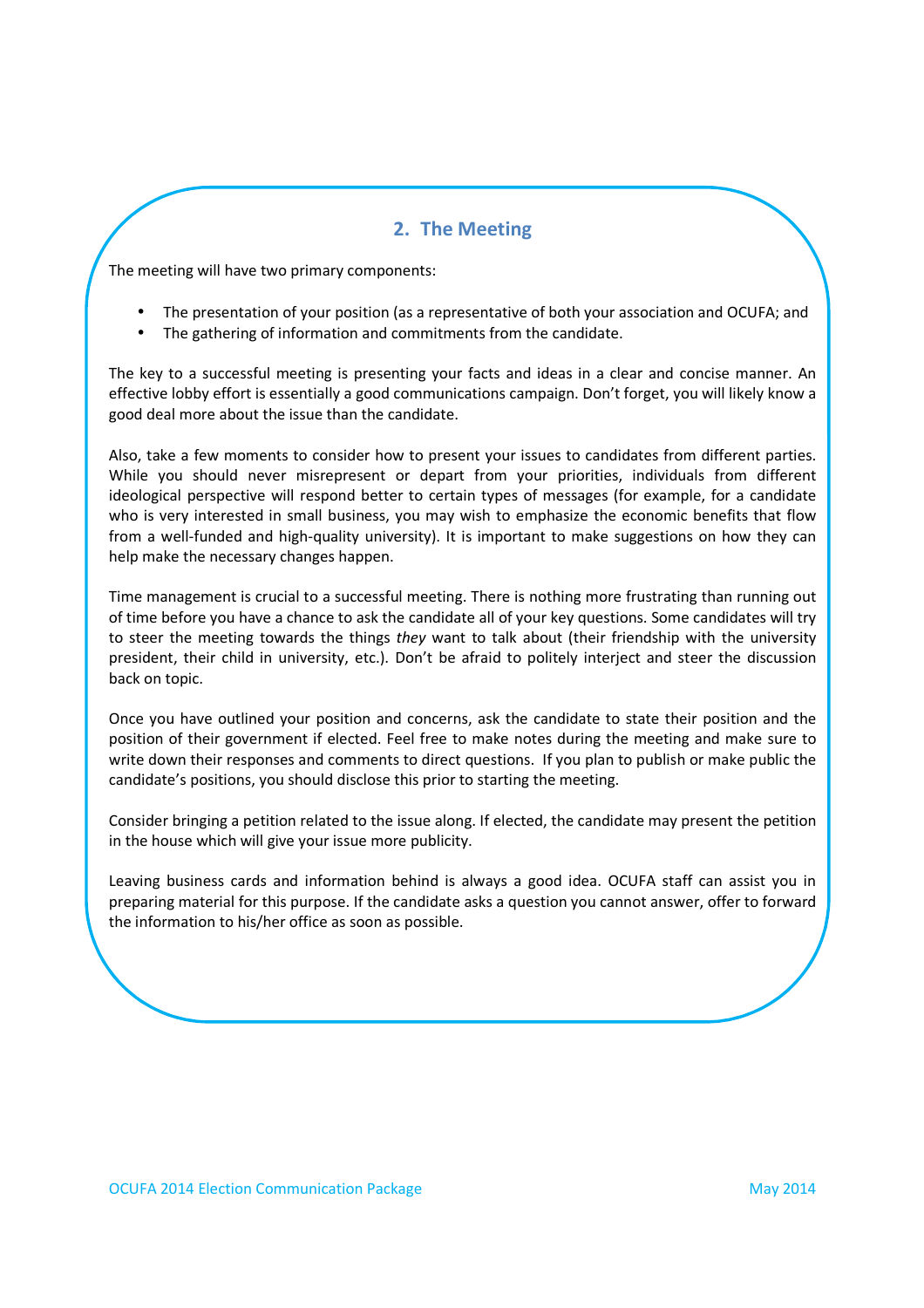## **3. Follow Up**

After the meeting, send the candidate letter thanking them for their time and reinforcing the key points you made in the meeting. Don't forget to send them a summary of the meeting, any information or background you may have promised. Also consider sending the candidate any important updates on issues – especially those they took a particular interest in.

An effective lobby strategy includes a long-term plan to keep in contact with the candidate. You can strengthen your relationship with the candidate by offering them information you have that is helpful for their endeavours, for example, studies or information on a subject of mutual interest. This also creates an avenue for you to include your message within the information you are giving. Candidates will view you as a helpful ally.

You may want to suggest a follow-up meeting, tour of a facility or demonstration of something of interest (e.g. new technology) within the ridings. Candidates appreciate opportunities to engage with the public and be seen in high traffic areas. Inform media, including student newspapers, of the candidate's presence. Again, this promotes a long-term relationship and will help engage the candidate with the issue.

OCUFA's success is greatly enhanced if coordinated lobbying takes place at the local and provincial level. It is crucial that OCUFA be made aware of the lobbying going on at the local level. To this end, please let the OCUFA office know as soon as you book a session with a candidate. This will allow us to structure our effort and to provide you with relevant background material on the candidate you are about to meet.

Please don't hesitate to use your resources at the OCUFA office. It is equally important that we know how your meeting went. Please send a copy of your follow-up letter and any response from the candidate to our office.

For advocacy-related questions and requests, please contact **Erica Rayment** at 416-306-6032 or erayment@ocufa.on.ca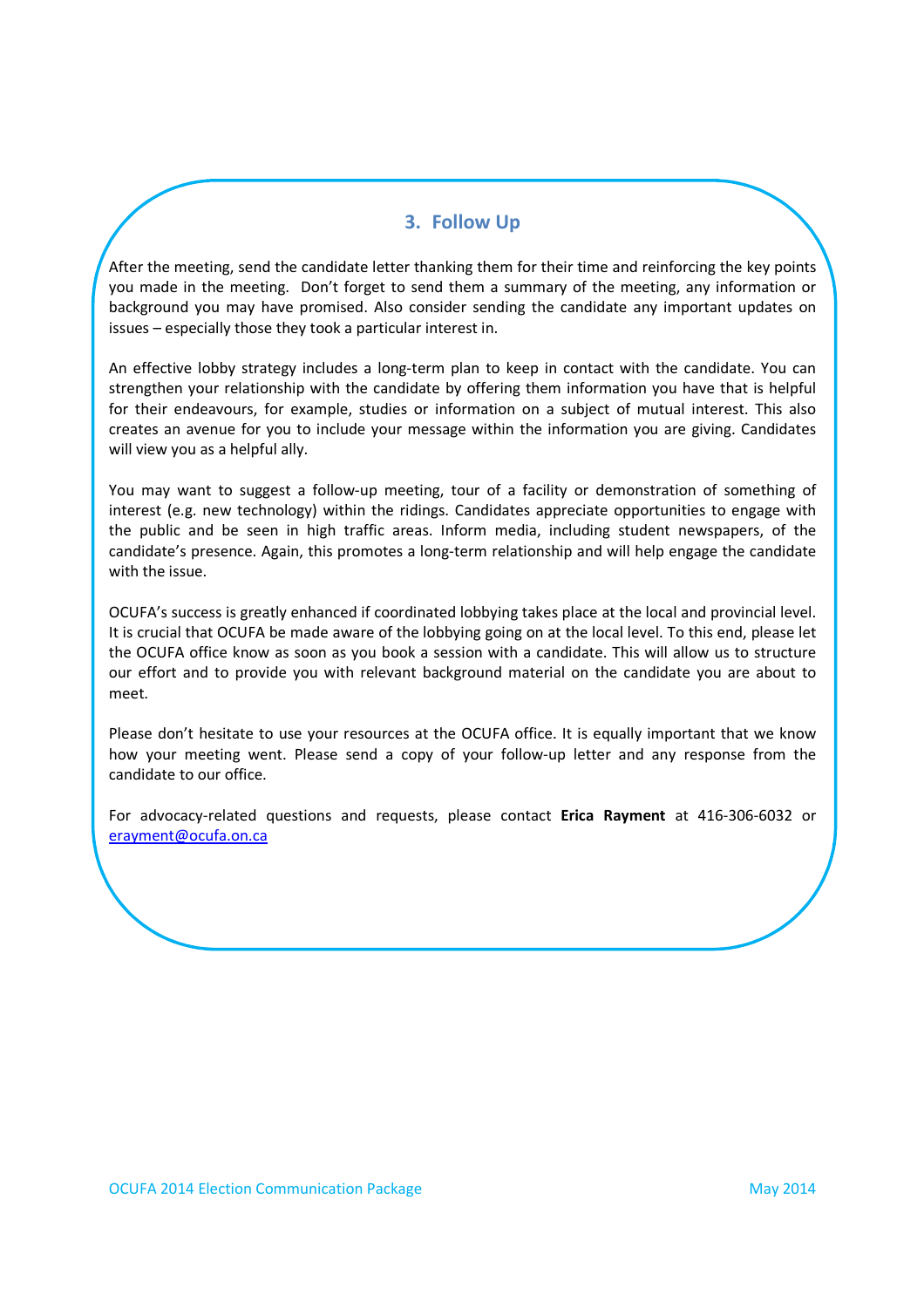# **PLANNING AN ALL-CANDIDATES MEETING**

# **Why sponsor and all-candidates meeting?**

- They are excellent opportunities to place post-secondary education issues before the public.
- They place candidates in a situation where they must make statements on our issues for which they can later be held accountable.
- All-candidates meetings provide a forum where faculty association members can make important personal contact with candidates.
- The meetings provide faculty associations with increased visibility to the candidates, the media, and the public.

# **10 Tips for Planning a Successful Meeting**

- 1. Consider staging the event in cooperation with the students' association, the administration, and other campus groups and unions. If practical, work with other faculty associations in your area. This will not only allow the work of organizing the event to be shared more broadly, but will provide a larger pool of potential meeting attendees.
- 2. Choose a venue that is accessible to people from the university and the community. Public parking should be nearby, public transit should be available, and the venue should be equipped to accommodate people with disabilities.
- 3. Book a room early, and choose one that you can fill with people. You will have a much more energetic and lively meeting if the room is filled to capacity. Arrange for refreshments if possible.
- 4. If the room is relatively large, or has poor acoustics, make sure that you arrange for microphones, a sound system, and a technician to operate the system. You may wish to set up a podium for candidates to use.
- 5. When inviting candidates, offer several possible dates and try to have some flexibility.